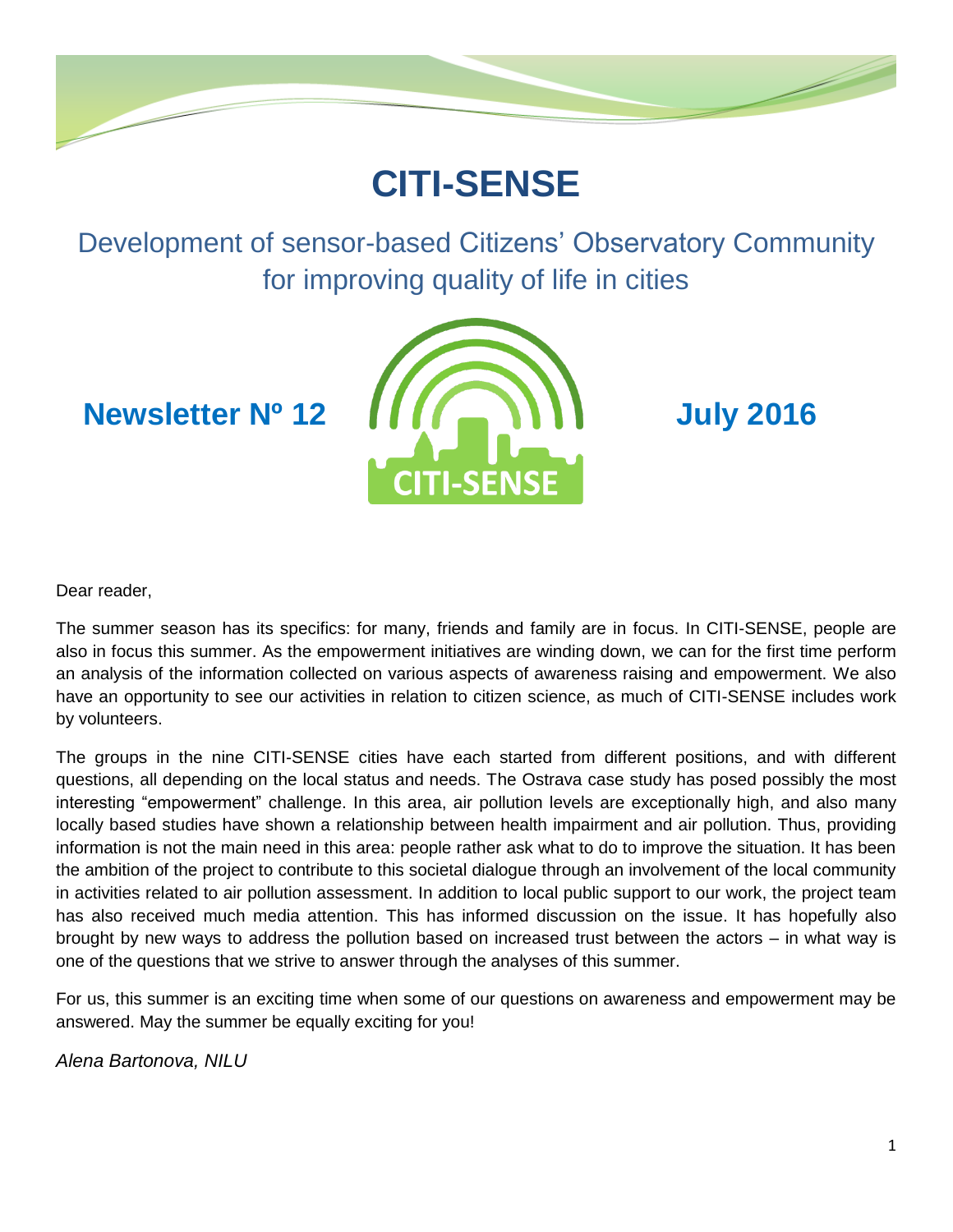

#### **Citizens' Observatories and biomonitoring campaign in Ostrava**

Ostrava/Silesia is one of the most air polluted areas in the Czech Republic due to its density of heavy industry. Over the last decades, high concentrations of  $PM_{2.5}$  (particles smaller than 2.5 µm) and B[a]P (benzo[a]pyrene), both proven human carcinogens, have been measured in air continuously, exceeding the limits for human health protection.

The CITI-SENSE Empowerment Initiative (EI) in Ostrava aimed to answer some of the citizen concerns. We have been carrying out air quality measurements between winter 2013 and winter 2016. Usually in winter time, air pollution in this location reaches high concentrations well above the limit values. The measured concentrations during the period of the Ostrava EI exceeded the limits for health protection 25  $\mu q/m^3$  PM<sub>2.5</sub> and 1 ng/m<sup>3</sup> B[a]P several fold.

Part of the EI was also a biomonitoring campaign. Volunteers have kept a timelocation-activity diary and answered a questionnaire about their life style and an air quality perception questionnaire. They also could try out the ATEKNEA personal sensor (LEO) and use the mobile application CityAir. The CITI-SENSE static sensors and the compliance air quality monitoring network were providing background data about  $PM_{2.5}$ , B[a]P and  $NO<sub>x</sub>$ . Citizens and NGOs had also a chance to cooperate closely with scientists and ask questions about air quality.

The biomonitoring campaign has been accompanied by an awareness raising initiative. In the air quality perception questionnaire, 94% of the volunteers described the air quality in their city as bad, associated with frequent inversion episodes, smog, breathing problems, bad smell, dust, smoke, dirt, industry with a terrible smoke, and home heating. Asthma was mentioned as a predominant health problem. The residents underlined their feeling of having a reduced life quality as the air pollution limits their outdoor activities. 96% of the respondents



said that air pollution affects their health. Young people give air pollution as a reason for leaving the region.



Cooperation with the city authorities unveiled a demand for raising children's awareness on air pollution. Subsequently, educational programs about air, air pollution and its prevention have been carried out in kindergartens and primary schools with great success. At the end of all EI activities, a public seminar was organized in Ostrava for all stakeholders presenting the project results and enabling a great discussion about air pollution problems in the region and potential solutions.

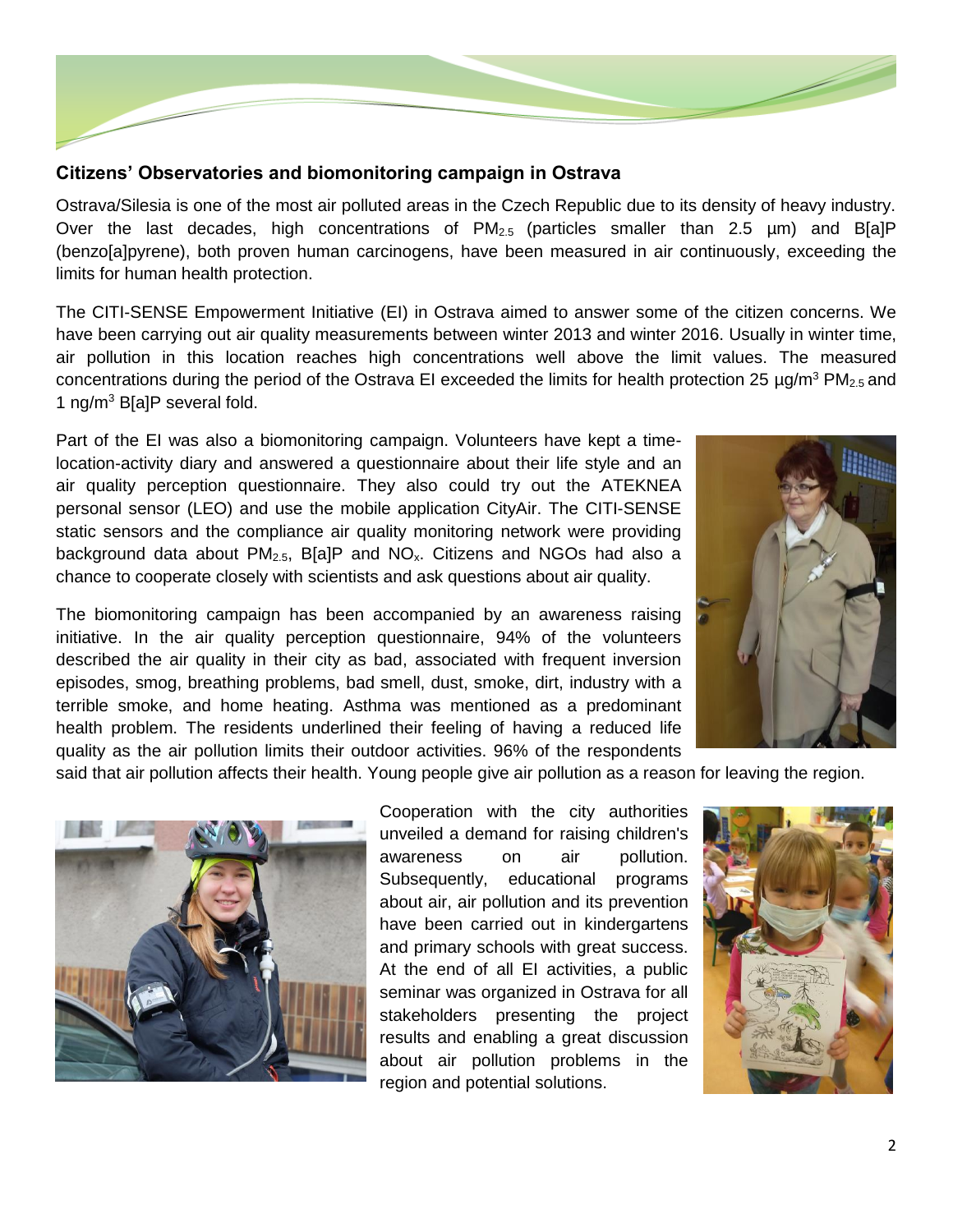

### **CITI-SENSE at the Citizen Science Conference**

The CITI-SENSE project was represented in several sessions of the First International Citizen Science Conference organised by the European Citizen Science Association (ECSA). The conference started on 19th and finished on the 21st of May 2016 and it was held on the premises of the *Museum für Naturkunde* and *Kulturbrauerei* in Berlin. The museum and the rooms of the old brewery were an exciting venue for the participants from all over Europe.

The three-day event showcased how both traditional and new ways of citizens working with scientists can enable the transformative enhancement of science-policy and social impact, scientific advancement, scientific literacy and empowerment. Of particular importance was the role of citizen science within wider agendas, such as open science and innovation, and progressing towards responsible research and innovations. CITI-SENSE partners participated in five out of the thirteen sessions and lead discussions on issues about air quality and cooperation between scientists and citizens. They had the opportunity to present most of the CITI-SENSE novel technologies in oral presentations and posters and also to demonstrate some of them in the exhibition area. Key challenges, lessons learned and prominent results were discussed thoroughly during the sessions and in breaks with many interested scientists and key players in the arena of citizens' science.